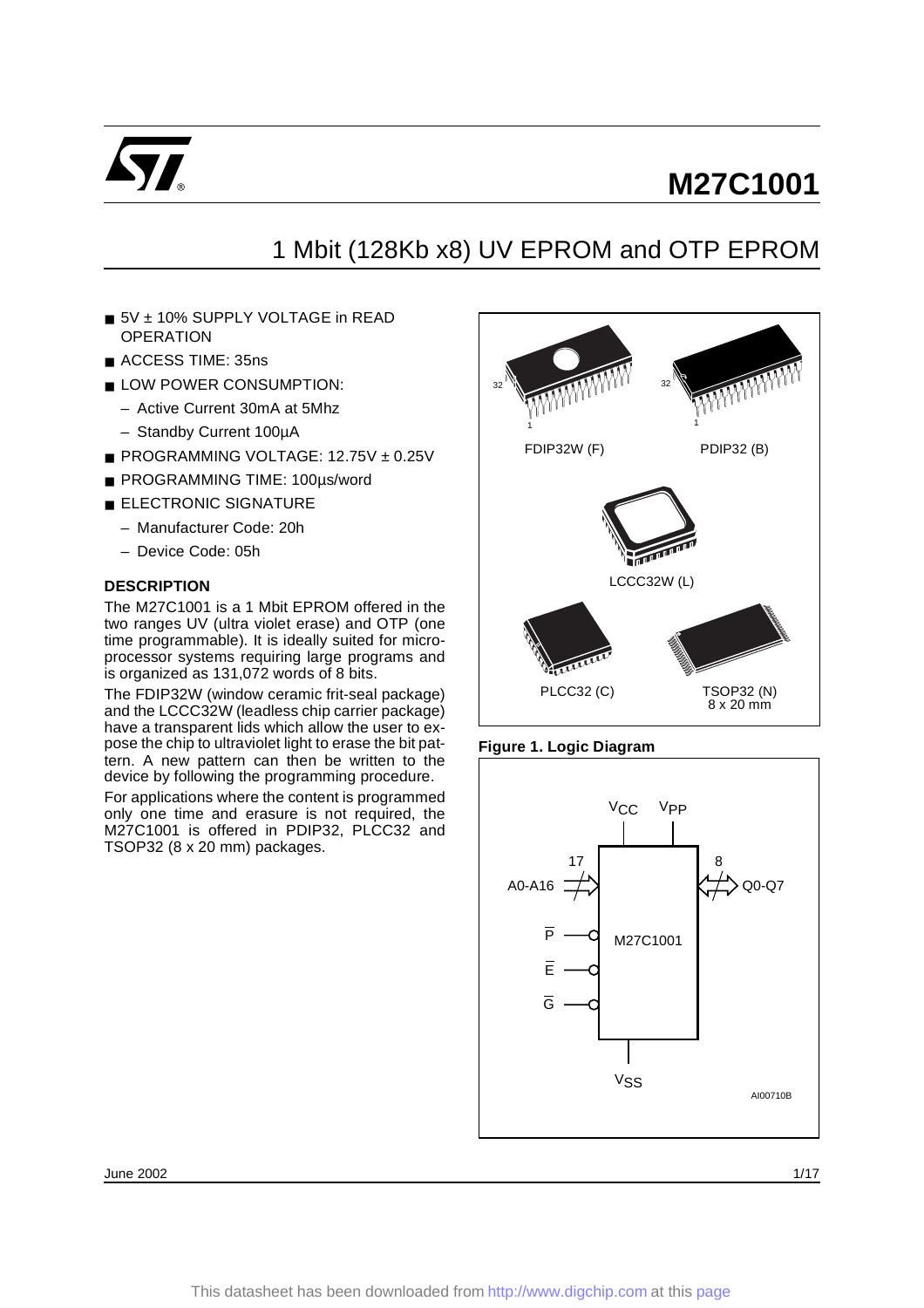

# **Figure 2C. TSOP Connections**







### **Table 1. Signal Names**

| A0-A16          | <b>Address Inputs</b>    |
|-----------------|--------------------------|
| $Q0-Q7$         | Data Outputs             |
| Ē               | Chip Enable              |
| $\overline{G}$  | <b>Output Enable</b>     |
| $\overline{P}$  | Program                  |
| V <sub>PP</sub> | Program Supply           |
| Vcc             | <b>Supply Voltage</b>    |
| Vss             | Ground                   |
| <b>NC</b>       | Not Connected Internally |

 $\sqrt{M}$ 

2/17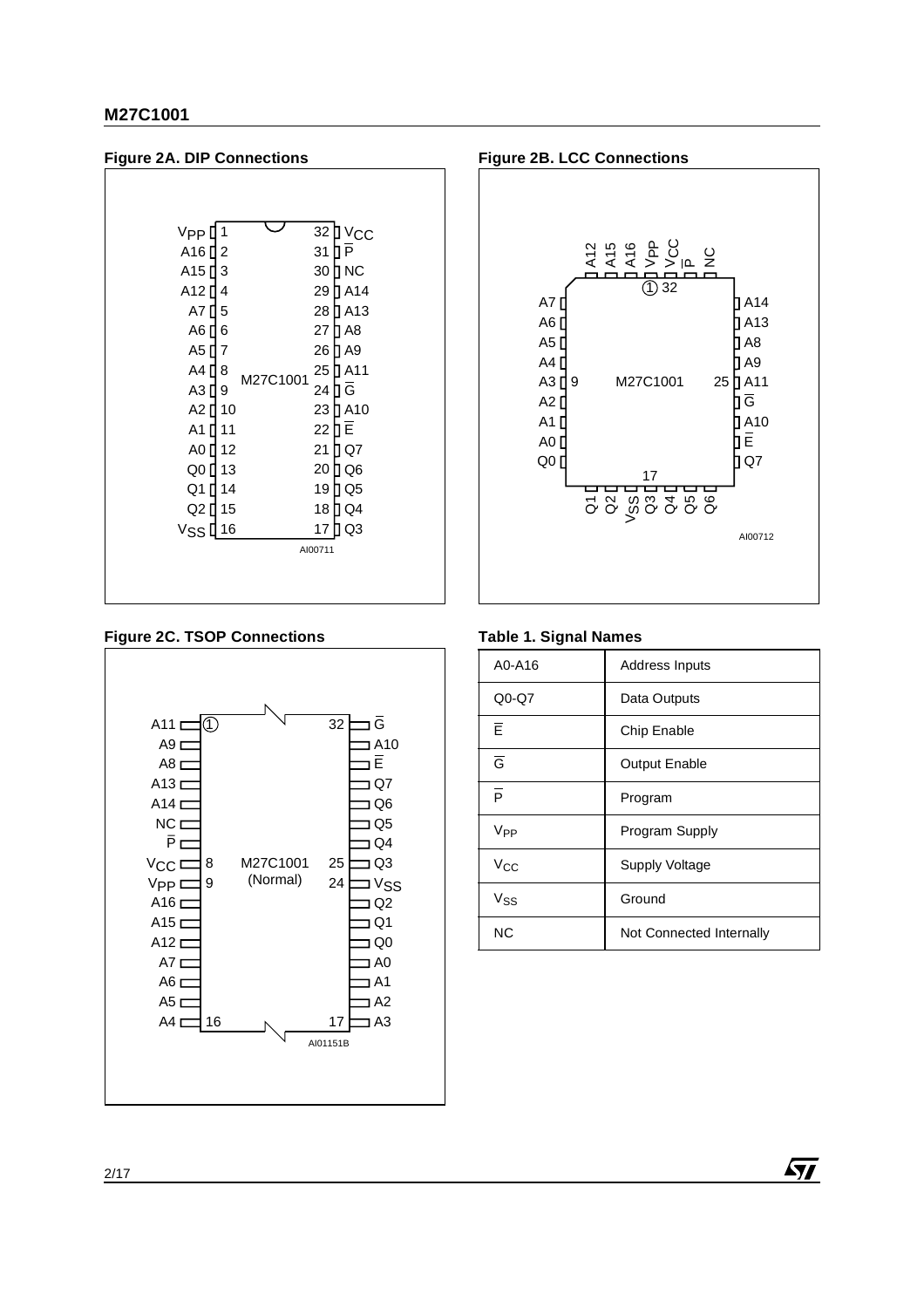| Symbol                  | <b>Parameter</b>                    | Value        | <b>Unit</b> |
|-------------------------|-------------------------------------|--------------|-------------|
| <b>TA</b>               | Ambient Operating Temperature (3)   | $-40$ to 125 | °C          |
| Tbias                   | Temperature Under Bias              | $-50$ to 125 | °C          |
| T <sub>STG</sub>        | Storage Temperature                 | $-65$ to 150 | °C          |
| $V_{10}$ <sup>(2)</sup> | Input or Output Voltage (except A9) | $-2$ to $7$  | v           |
| Vcc                     | Supply Voltage                      | $-2$ to 7    | V           |
| $V_{A9}$ $(2)$          | A9 Voltage                          | $-2$ to 13.5 | v           |
| <b>V<sub>PP</sub></b>   | Program Supply Voltage              | $-2$ to 14   | V           |

# **Table 2. Absolute Maximum Ratings (1)**

Note: 1. Except for the rating "Operating Temperature Range", stresses above those listed in the Table "Absolute Maximum Ratings" may cause permanent damage to the device. These are stress ratings only and operation of the device at these or any other conditions above those indicated in the Operating sections of this specification is not implied. Exposure to Absolute Maximum Rating conditions for extended periods may affect device reliability. Refer also to the STMicroelectronics SURE Program and other relevant quality documents.

2. Minimum DC voltage on Input or Output is –0.5V with possible undershoot to –2.0V for a period less than 20ns. Maximum DC voltage on Output is V<sub>CC</sub> +0.5V with possible overshoot to V<sub>CC</sub> +2V for a period less than 20ns.

3. Depends on range.

#### **Table 3. Operating Modes**

| Mode                        | Ē               | I<br>G          | $\overline{\mathsf{P}}$ | A <sub>9</sub>  | <b>V<sub>PP</sub></b>              | Q7-Q0    |
|-----------------------------|-----------------|-----------------|-------------------------|-----------------|------------------------------------|----------|
| Read                        | $V_{IL}$        | $V_{IL}$        | X                       | X               | V <sub>CC</sub> or V <sub>SS</sub> | Data Out |
| <b>Output Disable</b>       | $V_{IL}$        | V <sub>IH</sub> | X                       | X               | V <sub>CC</sub> or V <sub>SS</sub> | $Hi-Z$   |
| Program                     | $V_{IL}$        | V <sub>IH</sub> | V <sub>IL</sub> Pulse   | X               | V <sub>PP</sub>                    | Data In  |
| Verify                      | $V_{IL}$        | $V_{IL}$        | V <sub>IH</sub>         | X               | V <sub>PP</sub>                    | Data Out |
| Program Inhibit             | V <sub>IH</sub> | X               | X                       | X               | V <sub>PP</sub>                    | $Hi-Z$   |
| Standby                     | V <sub>IH</sub> | X               | X                       | X               | V <sub>CC</sub> or V <sub>SS</sub> | $Hi-Z$   |
| <b>Electronic Signature</b> | $V_{IL}$        | $V_{IL}$        | V <sub>IH</sub>         | V <sub>ID</sub> | $V_{\rm CC}$                       | Codes    |

Note:  $X = V_H$  or  $V_H$ ,  $V_H = 12V \pm 0.5V$ .

#### **Table 4. Electronic Signature**

| <b>Identifier</b>   | A0       | Q7 | Q6 | Q5 | Q <sub>4</sub> | Q <sub>3</sub> | Q2 | Q1 | Q0 | <b>Hex Data</b> |
|---------------------|----------|----|----|----|----------------|----------------|----|----|----|-----------------|
| Manufacturer's Code | $V_{IL}$ |    |    |    |                |                |    |    |    | 20h             |
| Device Code         | ۷ıн      |    |    |    |                |                |    |    |    | 05h             |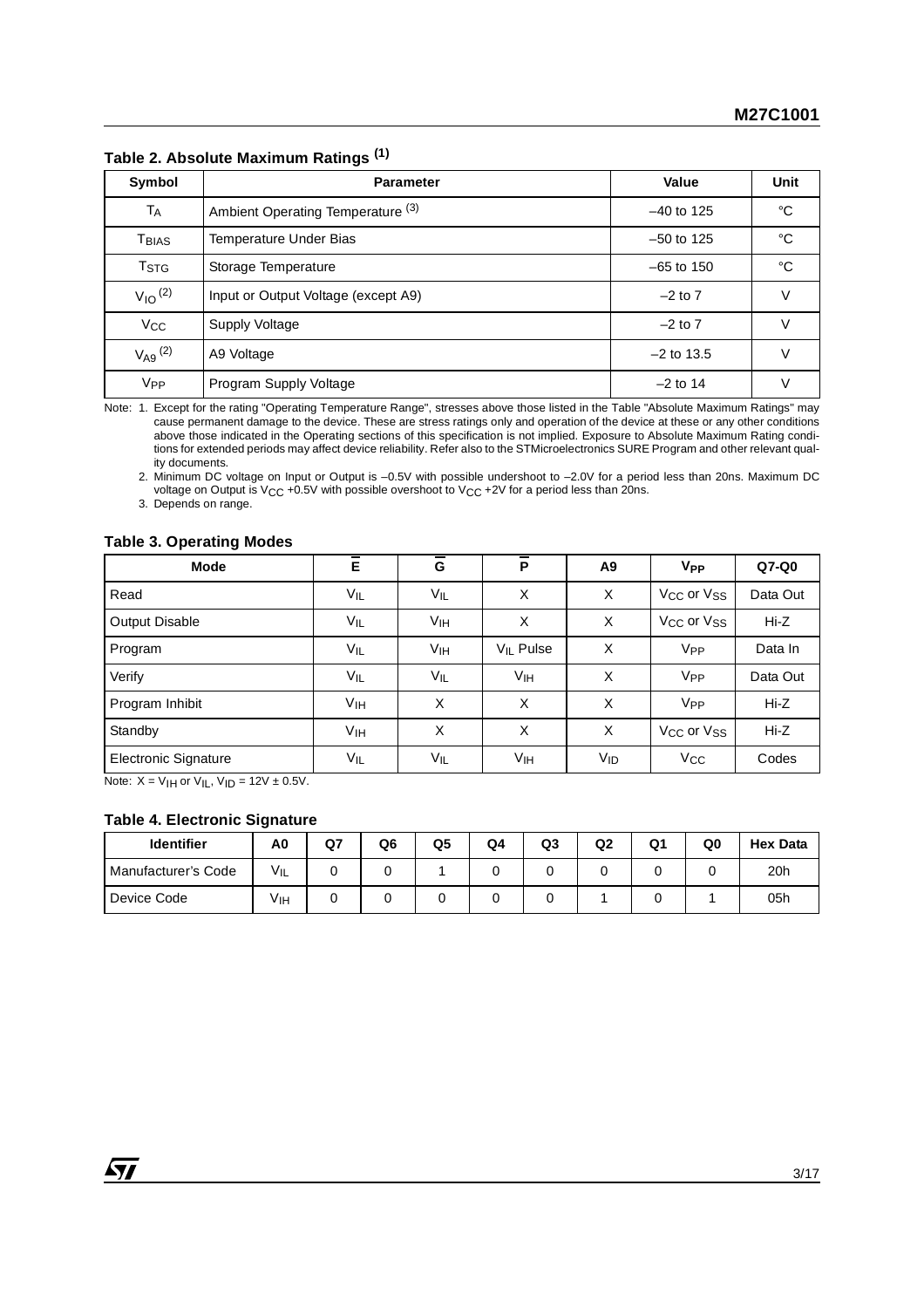#### **Table 5. AC Measurement Conditions**

|                                       | <b>High Speed</b> | <b>Standard</b> |
|---------------------------------------|-------------------|-----------------|
| Input Rise and Fall Times             | $\leq 10$ ns      | $\leq$ 20ns     |
| Input Pulse Voltages                  | $0$ to $3V$       | $0.4V$ to 2.4V  |
| Input and Output Timing Ref. Voltages | 1.5V              | 0.8V and 2V     |

# AI01822 3V High Speed  $\bigcap$ 1.5V 2.4V Standard 0.4V 2.0V 0.8V

### **Figure 3. AC Testing Input Output Waveform**

# **Figure 4. AC Testing Load Circuit**



# **Table 6. Capacitance**  $^{(1)}$  **(T<sub>A</sub> = 25 °C, f = 1 MHz)**

| Symbol          | <b>Parameter</b>          | <b>Test Condition</b> | Min | Max | Unit |
|-----------------|---------------------------|-----------------------|-----|-----|------|
| С <sub>IN</sub> | Input Capacitance         | $V_{IN} = 0V$         |     | 6   | p۲   |
| Соит            | <b>Output Capacitance</b> | $V_{\text{OUT}} = 0V$ |     | 12  | p۲   |

Note: 1. Sampled only, not 100% tested.

#### **DEVICE OPERATION**

The operating modes of the M27C1001 are listed in the Operating Modes table. A single power supply is required in the read mode. All inputs are TTL levels except for V<sub>PP</sub> and 12V on A9 for Electronic Signature.

#### **Read Mode**

The M27C1001 has two control functions, both of which must be logically active in order to obtain data at the outputs. Chip Enable (E) is the power control and should be used for device selection. Output Enable  $(\overline{G})$  is the output control and should be used to gate data to the output pins, independent of device selection. Assuming that the addresses are stable, the address access time  $(t_{AVQV})$  is equal to the delay from  $\overline{E}$  to output  $(t_{ELQV})$ . Data is available at the output after a delay of t<sub>GLOV</sub> from the falling edge of  $G$ , assuming that E has been low and the addresses have been stable for at least  $t_{AVQV}$ - $t_{GLQV}$ .

#### **Standby Mode**

The M27C1001 has a standby mode which reduces the supply current from 30mA to 100µA. The M27C1001 is placed in the standby mode by applying a CMOS high signal to the  $\overline{E}$  input. When in the standby mode, the outputs are in a high impedance state, independent of the G input.

57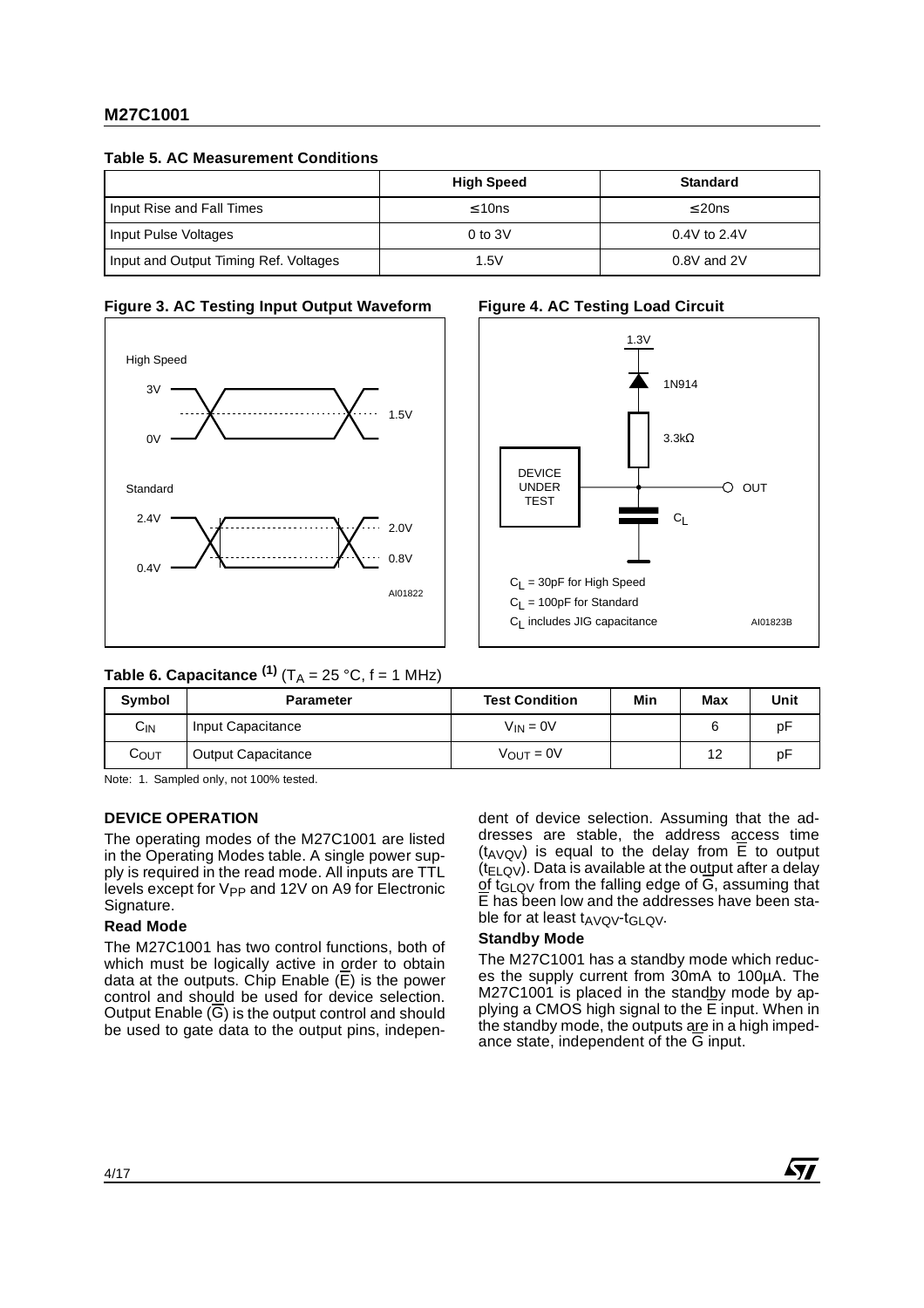#### **Table 7. Read Mode DC Characteristics (1)**

 $(TA = 0 \text{ to } 70^{\circ}\text{C}, -40 \text{ to } 85^{\circ}\text{C} \text{ or } -40 \text{ to } 125^{\circ}\text{C}; V_{CC} = 5V \pm 5\% \text{ or } 5V \pm 10\%; V_{PP} = V_{CC}$ 

| Symbol                | <b>Parameter</b>              | <b>Test Condition</b>                                         | Min                   | Max          | Unit   |
|-----------------------|-------------------------------|---------------------------------------------------------------|-----------------------|--------------|--------|
| Iц.                   | Input Leakage Current         | $0V \leq V_{IN} \leq V_{CC}$                                  |                       | ±10          | μA     |
| I <sub>LO</sub>       | Output Leakage Current        | $0V \leq V_{OUT} \leq V_{CC}$                                 |                       | ±10          | μA     |
| $_{\rm{lcc}}$         | <b>Supply Current</b>         | $E = V_{II}$ , $G = V_{II}$ ,<br>$I_{OUT} = 0mA$ , $f = 5MHz$ |                       | 30           | mA     |
| $I_{\rm CC1}$         | Supply Current (Standby) TTL  | $\overline{E}$ = $V_{IH}$                                     |                       | 1            | mA     |
| ICC2                  | Supply Current (Standby) CMOS | $\overline{E}$ > V <sub>CC</sub> – 0.2V                       |                       | 100          | μA     |
| <b>I</b> pp           | Program Current               | $V_{PP} = V_{CC}$                                             |                       | 10           | μA     |
| $V_{IL}$              | Input Low Voltage             |                                                               | $-0.3$                | 0.8          | V      |
| $V_{\text{IH}}^{(2)}$ | Input High Voltage            |                                                               | 2                     | $V_{CC}$ + 1 | $\vee$ |
| VOL                   | Output Low Voltage            | $I_{\Omega I} = 2.1 \text{mA}$                                |                       | 0.4          | $\vee$ |
| VOH                   | Output High Voltage TTL       | $I_{\text{OH}} = -400 \mu \text{A}$                           | 2.4                   |              | $\vee$ |
|                       | Output High Voltage CMOS      | $I_{OH} = -100 \mu A$                                         | $V_{\rm CC}$ $-$ 0.7V |              | $\vee$ |

Note: 1.  $V_{CC}$  must be applied simultaneously with or before  $V_{PP}$  and removed simultaneously or after  $V_{PP}$ .

2. Maximum DC voltage on Output is  $V_{CC}$  +0.5V.

#### **Table 8A. Read Mode AC Characteristics (1)**

 $(TA = 0$  to 70°C,  $-40$  to 85°C or  $-40$  to 125°C;  $V_{CC} = 5V \pm 5%$  or  $5V \pm 10%$ ;  $V_{PP} = V_{CC}$ )

|                           |                  |                                                   |                                                                                                          | M27C1001 |             |          |       |          |            |          |       |      |
|---------------------------|------------------|---------------------------------------------------|----------------------------------------------------------------------------------------------------------|----------|-------------|----------|-------|----------|------------|----------|-------|------|
| Symbol                    | Alt              | <b>Parameter</b>                                  | <b>Test Condition</b>                                                                                    |          | $-35^{(3)}$ |          | $-45$ |          | $-60$      |          | $-70$ | Unit |
|                           |                  |                                                   |                                                                                                          | Min      | <b>Max</b>  | Min      | Max   | Min      | <b>Max</b> | Min      | Max   |      |
| t <sub>AVQV</sub>         | t <sub>ACC</sub> | Address Valid to<br>Output Valid                  | $\overline{\mathsf{E}}$ = $\mathsf{V}_{\mathsf{IL}}, \overline{\mathsf{G}}$ = $\mathsf{V}_{\mathsf{IL}}$ |          | 35          |          | 45    |          | 60         |          | 70    | ns   |
| t <sub>ELQV</sub>         | tce              | Chip Enable Low to<br>Output Valid                | $\overline{G} = V_{IL}$                                                                                  |          | 35          |          | 45    |          | 60         |          | 70    | ns   |
| tGLQV                     | to <sub>E</sub>  | <b>Output Enable Low</b><br>to Output Valid       | $\overline{E}$ = $V_{IL}$                                                                                |          | 25          |          | 25    |          | 30         |          | 35    | ns   |
| $t_{EHQZ}$ <sup>(2)</sup> | t <sub>DF</sub>  | Chip Enable High to<br>Output Hi-Z                | $\overline{G} = V_{IL}$                                                                                  | $\Omega$ | 25          | $\Omega$ | 25    | 0        | 30         | $\Omega$ | 30    | ns   |
| $t$ GHQZ $^{(2)}$         | t <sub>DF</sub>  | Output Enable High<br>to Output Hi-Z              | $\overline{E}$ = $V_{IL}$                                                                                | $\Omega$ | 25          | $\Omega$ | 25    | $\Omega$ | 30         | $\Omega$ | 30    | ns   |
| t <sub>AXQX</sub>         | $t_{OH}$         | <b>Address Transition</b><br>to Output Transition | $\overline{\mathsf{E}} = \mathsf{V}_{\mathsf{IL}}, \, \overline{\mathsf{G}} = \mathsf{V}_{\mathsf{IL}}$  | $\Omega$ |             | $\Omega$ |       | 0        |            | $\Omega$ |       | ns   |

Note: 1. V<sub>CC</sub> must be applied simultaneously with or before V<sub>PP</sub> and removed simultaneously or after V<sub>PP</sub>.

2. Sampled only, not 100% tested. 3. Speed obtained with High Speed AC measurement conditions.

# **Two Line Output Control**

Because EPROMs are usually used in larger memory arrays, this product features a 2 line control function which accommodates the use of multiple memory connection. The two line control function allows:

a. the lowest possible memory power dissipation,

b. complete assurance that output bus contention will not occur.

For the most efficient use of these two control lines,  $\overline{E}$  should be decoded and used as the primary device selecting function, while  $\overline{G}$  should be made a common connection to all devices in the array and connected to the READ line from the system control bus. This ensures that all deselected memory devices are in their low power standby mode and that the output pins are only active when data is required from a particular memory device.

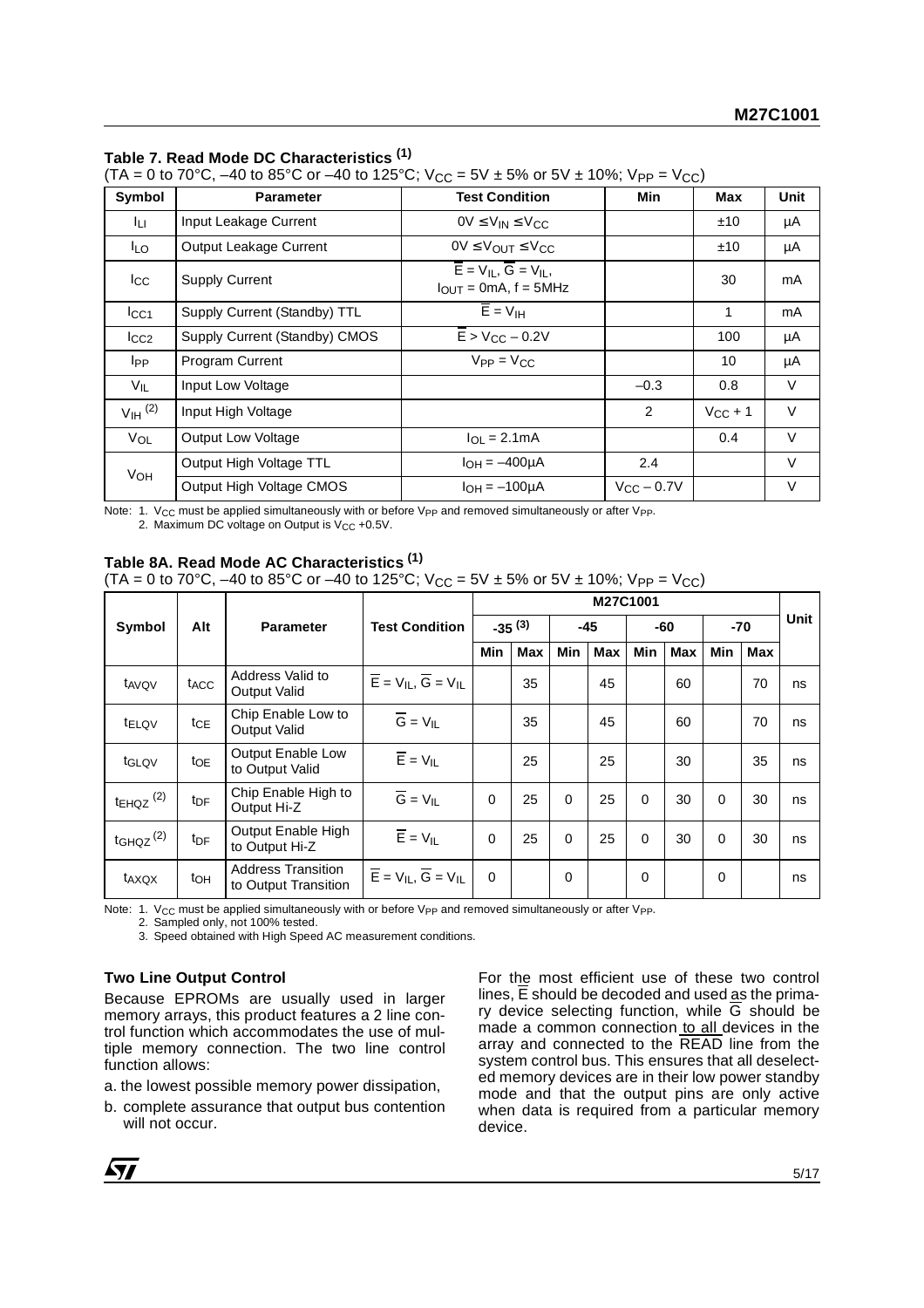# **Table 8B. Read Mode AC Characteristics (1)**

(TA = 0 to 70°C, –40 to 85°C or –40 to 125°C;  $V_{CC}$  = 5V ± 5% or 5V ± 10%;  $V_{PP}$  =  $V_{CC}$ )

|                           |                  | <b>Parameter</b>                                  |                                                       | M27C1001    |     |             |            |     |            |                         |            |      |
|---------------------------|------------------|---------------------------------------------------|-------------------------------------------------------|-------------|-----|-------------|------------|-----|------------|-------------------------|------------|------|
| Symbol                    | Alt              |                                                   | <b>Test Condition</b>                                 |             | -80 |             | -90        |     | $-10$      | $-12/-15/$<br>$-20/-25$ |            | Unit |
|                           |                  |                                                   |                                                       | Min         | Max | <b>Min</b>  | <b>Max</b> | Min | <b>Max</b> | Min                     | <b>Max</b> |      |
| t <sub>AVQV</sub>         | t <sub>ACC</sub> | Address Valid to<br>Output Valid                  | $\overline{E}$ = $V_{IL}$ , $\overline{G}$ = $V_{IL}$ |             | 80  |             | 90         |     | 100        |                         | 120        | ns   |
| t <sub>ELQV</sub>         | $tc_E$           | Chip Enable Low to<br>Output Valid                | $\overline{G} = V_{IL}$                               |             | 80  |             | 90         |     | 100        |                         | 120        | ns   |
| t <sub>GLQV</sub>         | toe              | <b>Output Enable Low</b><br>to Output Valid       | $\overline{E}$ = $V_{IL}$                             |             | 40  |             | 45         |     | 50         |                         | 60         | ns   |
| $t_{EHQZ}$ <sup>(2)</sup> | $t_{\text{DF}}$  | Chip Enable High to<br>Output Hi-Z                | $\overline{G} = V_{IL}$                               | 0           | 30  | 0           | 30         | 0   | 30         | 0                       | 40         | ns   |
| $t$ GHQZ $(2)$            | t <sub>DF</sub>  | Output Enable High<br>to Output Hi-Z              | $\overline{E}$ = $V_{IL}$                             | $\mathbf 0$ | 30  | $\mathbf 0$ | 30         | 0   | 30         | 0                       | 40         | ns   |
| t <sub>AXQX</sub>         | to <sub>H</sub>  | <b>Address Transition</b><br>to Output Transition | $\overline{E}$ = $V_{IL}$ , $\overline{G}$ = $V_{IL}$ | 0           |     | 0           |            | 0   |            | 0                       |            | ns   |

Note: 1.  $V_{CC}$  must be applied simultaneously with or before  $V_{PP}$  and removed simultaneously or after  $V_{PP}$ .

2. Sampled only, not 100% tested.

#### **Figure 5. Read Mode AC Waveforms**



#### **System Considerations**

The power switching characteristics of Advanced CMOS EPROMs require careful decoupling of the devices. The supply current,  $I_{CC}$ , has three segments that are of interest to the system designer: the standby current level, the active current level, and transient current peaks that are produced by the falling and rising edges of E. The magnitude of the transient current peaks is dependent on the capacitive and inductive loading of the device at the output. The associated transient voltage peaks can be suppressed by complying with the two line

6/17

output control and by properly selected decoupling capacitors. It is recommended that a 0.1µF ceramic capacitor be used on every device between  $V_{CC}$ and  $V_{SS}$ . This should be a high frequency capacitor of low inherent inductance and should be placed as close to the device as possible. In addition, a 4.7µF bulk electrolytic capacitor should be used between V<sub>CC</sub> and V<sub>SS</sub> for every eight devices. The bulk capacitor should be located near the power supply connection point. The purpose of the bulk capacitor is to overcome the voltage drop caused by the inductive effects of PCB traces.

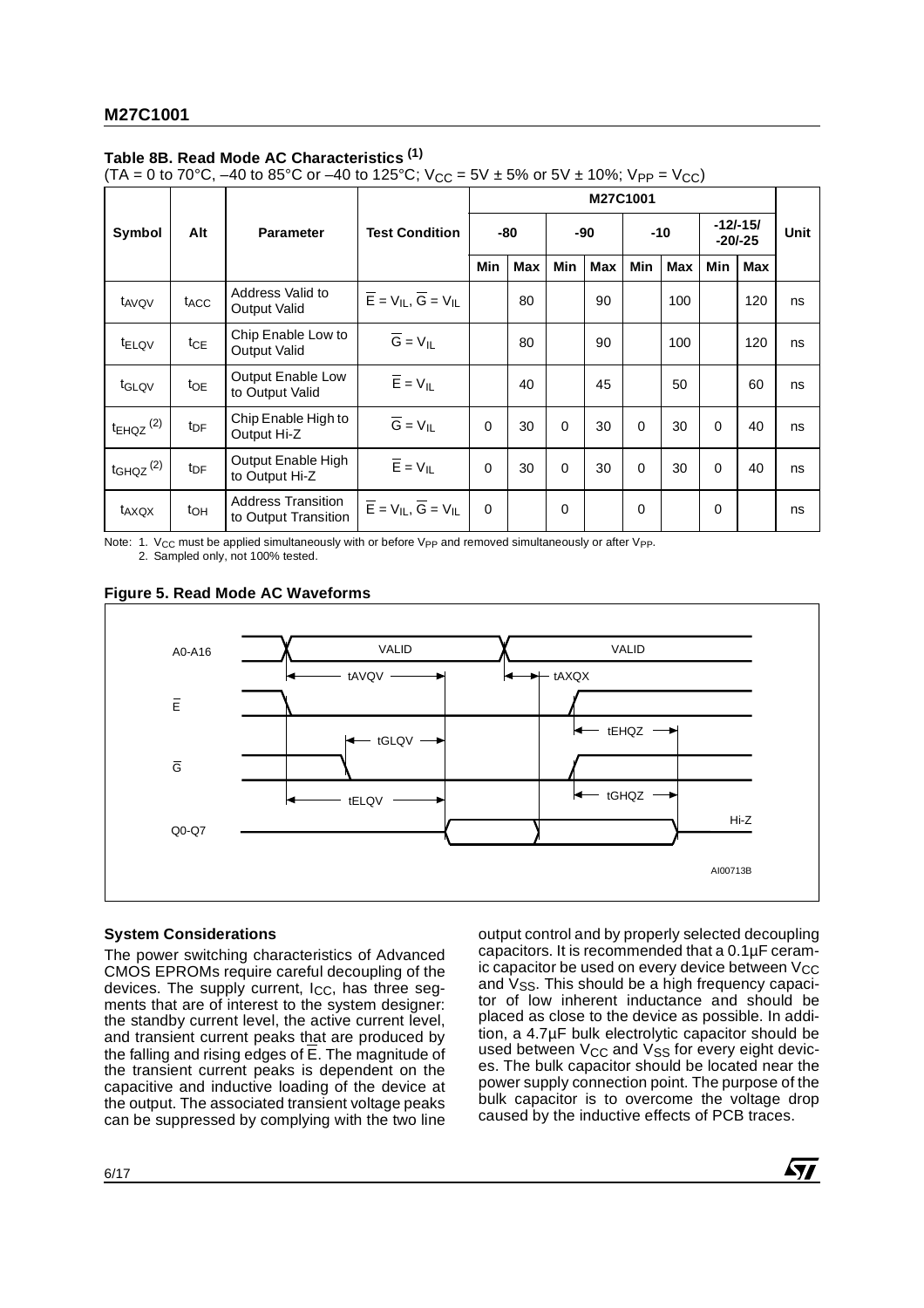## **Table 9. Programming Mode DC Characteristics (1)**

| Symbol          | <b>Parameter</b>          | <b>Test Condition</b>            | Min           | <b>Max</b>    | Unit   |
|-----------------|---------------------------|----------------------------------|---------------|---------------|--------|
| Īц.             | Input Leakage Current     | $V_{II} \leq V_{IN} \leq V_{IH}$ |               | ±10           | μA     |
| $_{\rm lcc}$    | <b>Supply Current</b>     |                                  |               | 50            | mA     |
| I <sub>PP</sub> | <b>Program Current</b>    | $\overline{E}$ = $V_{IL}$        |               | 50            | mA     |
| $V_{IL}$        | Input Low Voltage         |                                  | $-0.3$        | 0.8           | $\vee$ |
| V <sub>IH</sub> | Input High Voltage        |                                  | $\mathcal{P}$ | $V_{C}$ + 0.5 | $\vee$ |
| VOL             | <b>Output Low Voltage</b> | $I_{\Omega I} = 2.1 \text{mA}$   |               | 0.4           | $\vee$ |
| VOH             | Output High Voltage TTL   | $I_{OH} = -400 \mu A$            | 2.4           |               | $\vee$ |
| $V_{ID}$        | A9 Voltage                |                                  | 11.5          | 12.5          | $\vee$ |

(T<sub>A</sub> = 25 °C; V<sub>CC</sub> = 6.25V ± 0.25V; V<sub>PP</sub> = 12.75V ± 0.25V)

Note: 1. V<sub>CC</sub> must be applied simultaneously with or before V<sub>PP</sub> and removed simultaneously or after V<sub>PP</sub>.

# **Table 10. Programming Mode AC Characteristics (1)**

|  | $(T_A = 25 °C; V_{CC} = 6.25V \pm 0.25V; V_{PP} = 12.75V \pm 0.25V)$ |  |
|--|----------------------------------------------------------------------|--|
|--|----------------------------------------------------------------------|--|

| Symbol                    | Alt              | <b>Parameter</b>                            | <b>Test Condition</b> | Min | Max | Unit |
|---------------------------|------------------|---------------------------------------------|-----------------------|-----|-----|------|
| t <sub>AVPL</sub>         | t <sub>AS</sub>  | Address Valid to Program Low                |                       | 2   |     | μs   |
| tovpL                     | tps              | Input Valid to Program Low                  |                       | 2   |     | μs   |
| <b>t</b> <sub>VPHPL</sub> | t <sub>VPS</sub> | V <sub>PP</sub> High to Program Low         |                       | 2   |     | μs   |
| <b>t</b> <sub>VCHPL</sub> | tycs             | V <sub>CC</sub> High to Program Low         |                       | 2   |     | μs   |
| <b>TELPL</b>              | $t_{CES}$        | Chip Enable Low to Program Low              |                       | 2   |     | μs   |
| <b>t</b> PLPH             | t <sub>PW</sub>  | Program Pulse Width                         |                       | 95  | 105 | μs   |
| t <sub>PHQX</sub>         | t <sub>DH</sub>  | Program High to Input Transition            |                       | 2   |     | μs   |
| toxgL                     | t <sub>OES</sub> | Input Transition to Output Enable Low       |                       | 2   |     | μs   |
| t <sub>GLQV</sub>         | $t_{OE}$         | Output Enable Low to Output Valid           |                       |     | 100 | ns   |
| $t_{GHQZ}$ <sup>(2)</sup> | t <sub>DFP</sub> | Output Enable High to Output Hi-Z           |                       | 0   | 130 | ns   |
| t <sub>GHAX</sub>         | t <sub>AH</sub>  | Output Enable High to Address<br>Transition |                       | 0   |     | ns   |

Note: 1. V<sub>CC</sub> must be applied simultaneously with or before V<sub>PP</sub> and removed simultaneously or after V<sub>PP</sub>.

2. Sampled only, not 100% tested.

#### **Programming**

When delivered (and after each erasure for UV EPROM), all bits of the M27C1001 are in the '1' state. Data is introduced by selectively programming '0's into the desired bit locations. Although only '0's will be programmed, both '1's and '0's can be present in the data word. The only way to change a '0' to a '1' is by die exposition to ultraviolet light (UV EPROM). The M27C1001 is in the programming mode when V<sub>PP</sub> input is at 12.75V,  $\overline{E}$  is at V<sub>IL</sub> and  $\overline{P}$  is pulsed to V<sub>IL</sub>. The data to be programmed is applied to 8 bits in parallel to the data output pins. The levels required for the address and data inputs are TTL.  $V_{CC}$  is specified to be  $6.25V \pm 0.25V$ .

57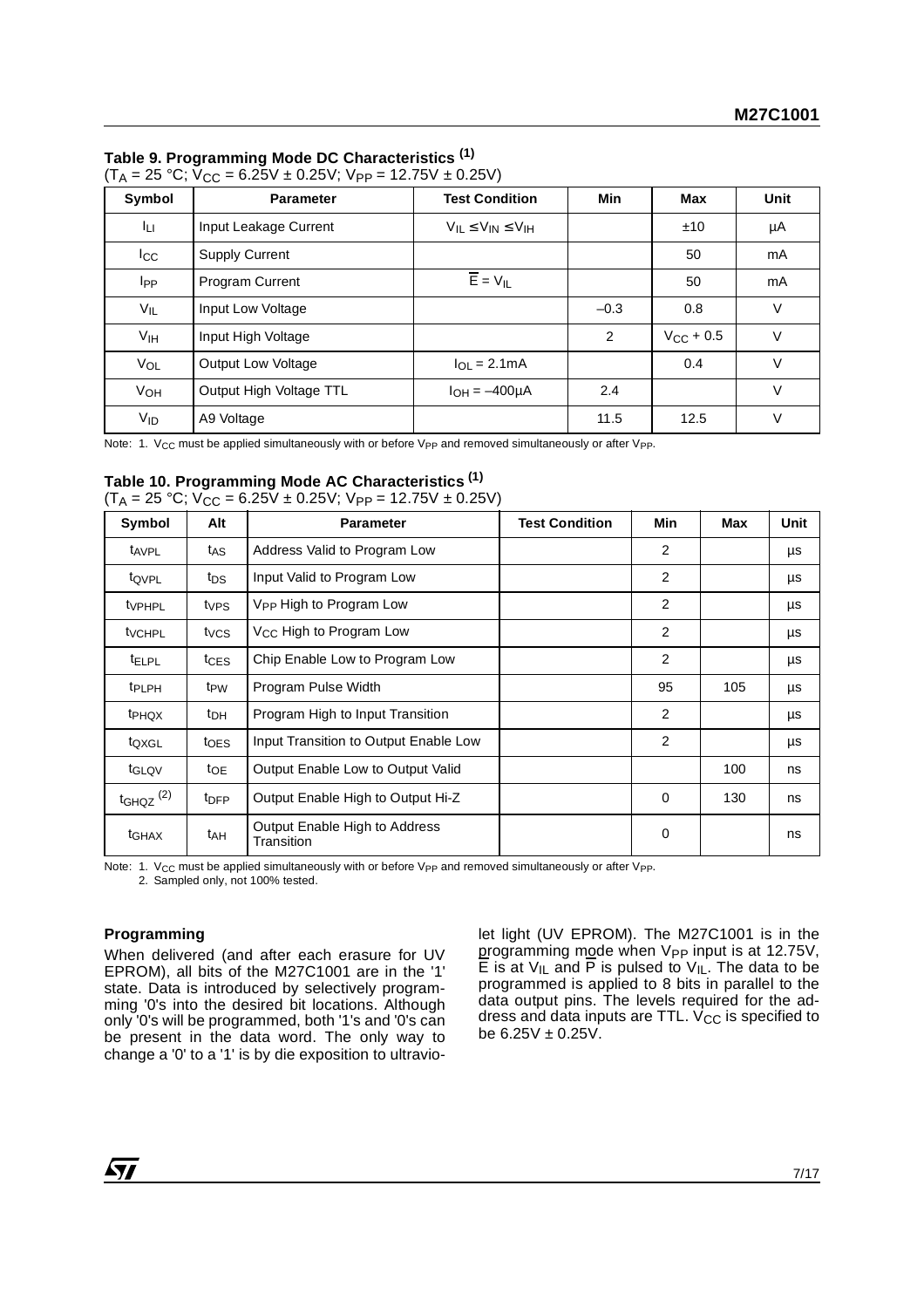

#### **Figure 6. Programming and Verify Modes AC Waveforms**

#### **Figure 7. Programming Flowchart**



# **PRESTO II Programming Algorithm**

PRESTO II Programming Algorithm allows the whole array to be programmed, with a guaranteed margin, in a typical time of 13 seconds. Programming with PRESTO II involves in applying a sequence of 100µs program pulses to each byte until a correct verify occurs (see Figure 7). During programming and verify operation, a MARGIN MODE circuit is automatically activated in order to guarantee that each cell is programmed with enough margin. No overprogram pulse is applied since the verify in MARGIN MODE provides necessary margin to each programmed cell.

#### **Program Inhibit**

Programming of multiple M27C1001s in parallel with different data is also easily accomplished. Except for E, all like inputs including G of the parallel M27C1001 may be common. A TTL low level pulse applied to a M27C1001's P input, with E low and V<sub>PP</sub> at 12.75V, will program that M27C1001. A high level  $\overline{E}$  input inhibits the other M27C1001s from being programmed.

#### **Program Verify**

A verify (read) should be performed on the programmed bits to determine that they were correct-Iy programmed. The verify is accomplished with  $\overline{E}$ and  $\overline{G}$  at V<sub>IL</sub>,  $\overline{P}$  at V<sub>IH</sub>, V<sub>PP</sub> at 12.75V and V<sub>CC</sub> at 6.25V.

**Ayy**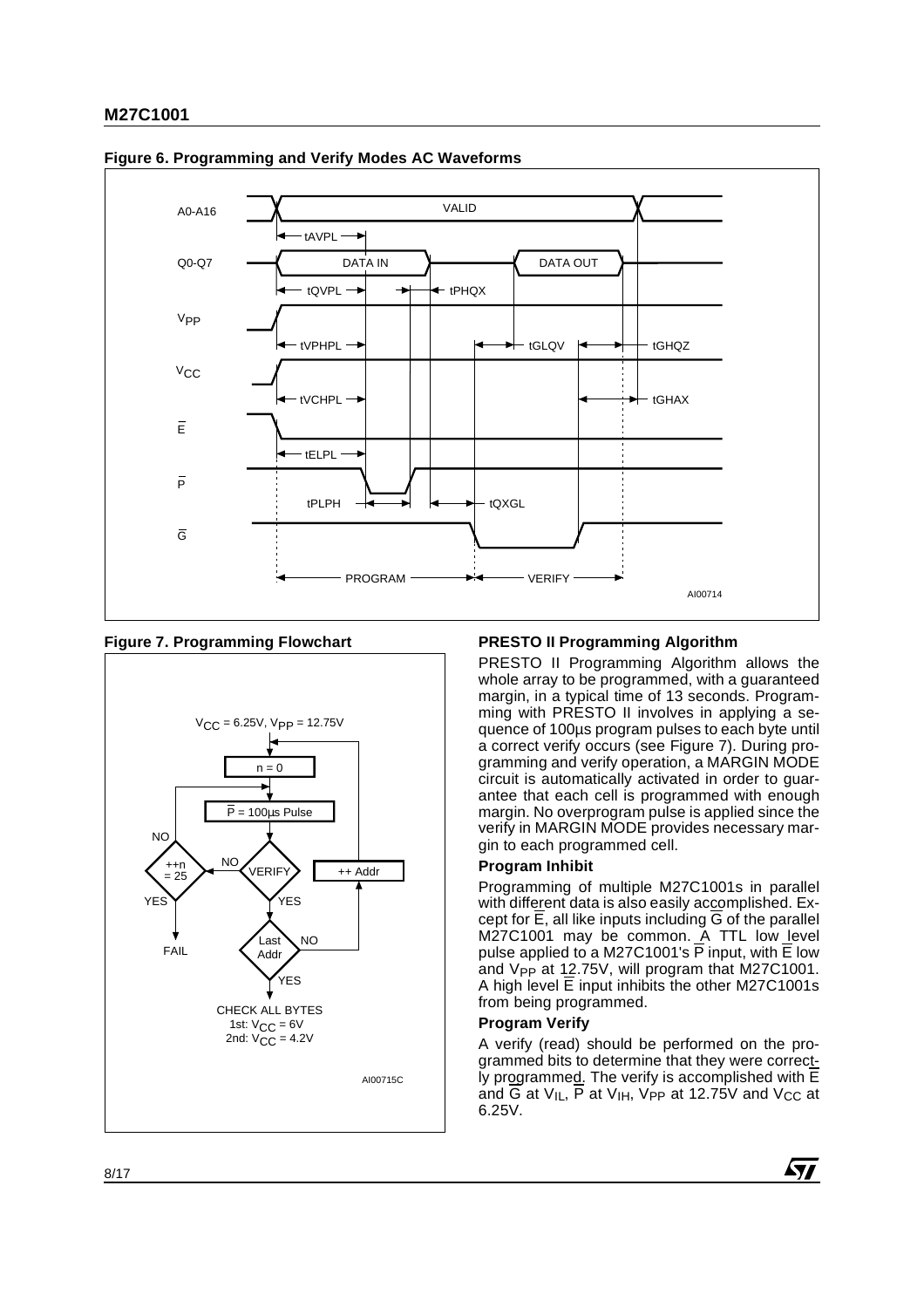#### **Electronic Signature**

The Electronic Signature (ES) mode allows the reading out of a binary code from an EPROM that will identify its manufacturer and type. This mode is intended for use by programming equipment to automatically match the device to be programmed with its corresponding programming algorithm. The ES mode is functional in the 25°C  $\pm$  5°C ambient temperature range that is required when programming the M27C1001. To activate the ES mode, the programming equipment must force 11.5V to 12.5V on address line A9 of the M27C1001, with  $V_{PP} = V_{CC} = 5V$ . Two identifier bytes may then be sequenced from the device outputs by toggling address line A0 from  $V_{IL}$  to  $V_{IH}$ . All other address lines must be held at  $V_{\parallel L}$  during Electronic Signature mode.

Byte 0 (A0 =  $V_{\text{IL}}$ ) represents the manufacturer code and byte 1 (A0 =  $V_{\text{IH}}$ ) the device identifier code. For the STMicroelectronics M27C1001, these two identifier bytes are given in Table 4 and can be read-out on outputs Q7 to Q0.

#### **ERASURE OPERATION (applies to UV EPROM)**

The erasure characteristics of the M27C1001 is such that erasure begins when the cells are exposed to light with wavelengths shorter than approximately 4000 Å. It should be noted that sunlight and some type of fluorescent lamps have wavelengths in the 3000-4000 Å range. Research shows that constant exposure to room level fluorescent lighting could erase a typical M27C1001 in about 3 years, while it would take approximately 1 week to cause erasure when exposed to direct sunlight. If the M27C1001 is to be exposed to these types of lighting conditions for extended periods of time, it is suggested that opaque labels be put over the M27C1001 window to prevent unintentional erasure. The recommended erasure procedure for the M27C1001 is exposure to short wave ultraviolet light which has a wavelength of 2537 Å. The integrated dose (i.e. UV intensity x exposure time) for erasure should be a minimum of 15 W-sec/cm<sup>2</sup>. The erasure time with this dosage is approximately 15 to 20 minutes using an ultraviolet lamp with 12000  $\mu$ W/cm<sup>2</sup> power rating. The M27C1001 should be placed within 2.5 cm (1 inch) of the lamp tubes during the erasure. Some lamps have a filter on their tubes which should be removed before erasure.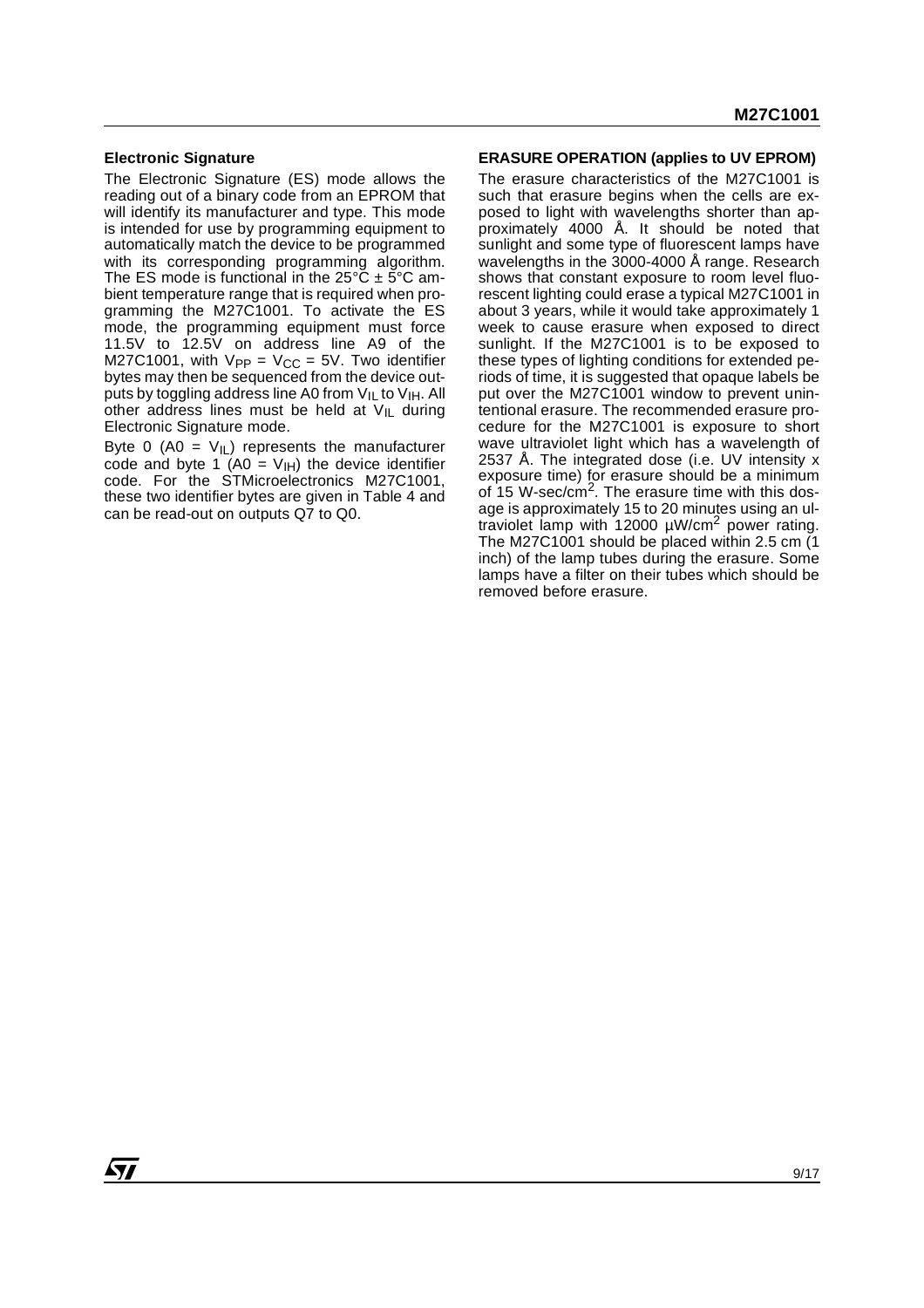# **Table 11. Ordering Information Scheme**

| Example:                        | M27C1001 | $-35$ X<br>C<br>TR<br>1 |
|---------------------------------|----------|-------------------------|
| <b>Device Type</b>              |          |                         |
| M27                             |          |                         |
| <b>Supply Voltage</b>           |          |                         |
| $C = 5V$                        |          |                         |
| <b>Device Function</b>          |          |                         |
| $1001 = 1$ Mbit (128Kb x8)      |          |                         |
| <b>Speed</b>                    |          |                         |
| $-35^{(1)} = 35$ ns             |          |                         |
| $-45 = 45$ ns                   |          |                         |
| $-60 = 60$ ns                   |          |                         |
| $-70 = 70$ ns                   |          |                         |
| $-80 = 80$ ns                   |          |                         |
| $-90 = 90$ ns                   |          |                         |
| $-10 = 100$ ns                  |          |                         |
| $-12 = 120$ ns                  |          |                         |
| $-15 = 150$ ns                  |          |                         |
| $-20 = 200$ ns                  |          |                         |
| $-25 = 250$ ns                  |          |                         |
| <b>V<sub>CC</sub></b> Tolerance |          |                         |
| blank = $\pm$ 10%               |          |                         |
| $X = \pm 5\%$                   |          |                         |
| Package                         |          |                         |
| $F = FDIP32W$                   |          |                         |
| $B =$ PDIP32                    |          |                         |
| $L = LCCC32W$                   |          |                         |
| $C = PLCC32$                    |          |                         |
| $N = TSOP32: 8 \times 20$ mm    |          |                         |
| <b>Temperature Range</b>        |          |                         |
| 1 = 0 to 70 $^{\circ}$ C        |          |                         |
| $3 = -40$ to 125 °C             |          |                         |
| $6 = -40$ to 85 °C              |          |                         |
| <b>Options</b>                  |          |                         |
| $-1.5$<br>.<br>$A = 1 + 12 + 2$ |          |                         |

 $X =$  Additional Burn-in TR = Tape & Reel Packing

Note: 1. High Speed, see AC Characteristics section for further information.

For a list of available options (Speed, Package, etc...) or for further information on any aspect of this device, please contact the STMicroelectronics Sales Office nearest to you.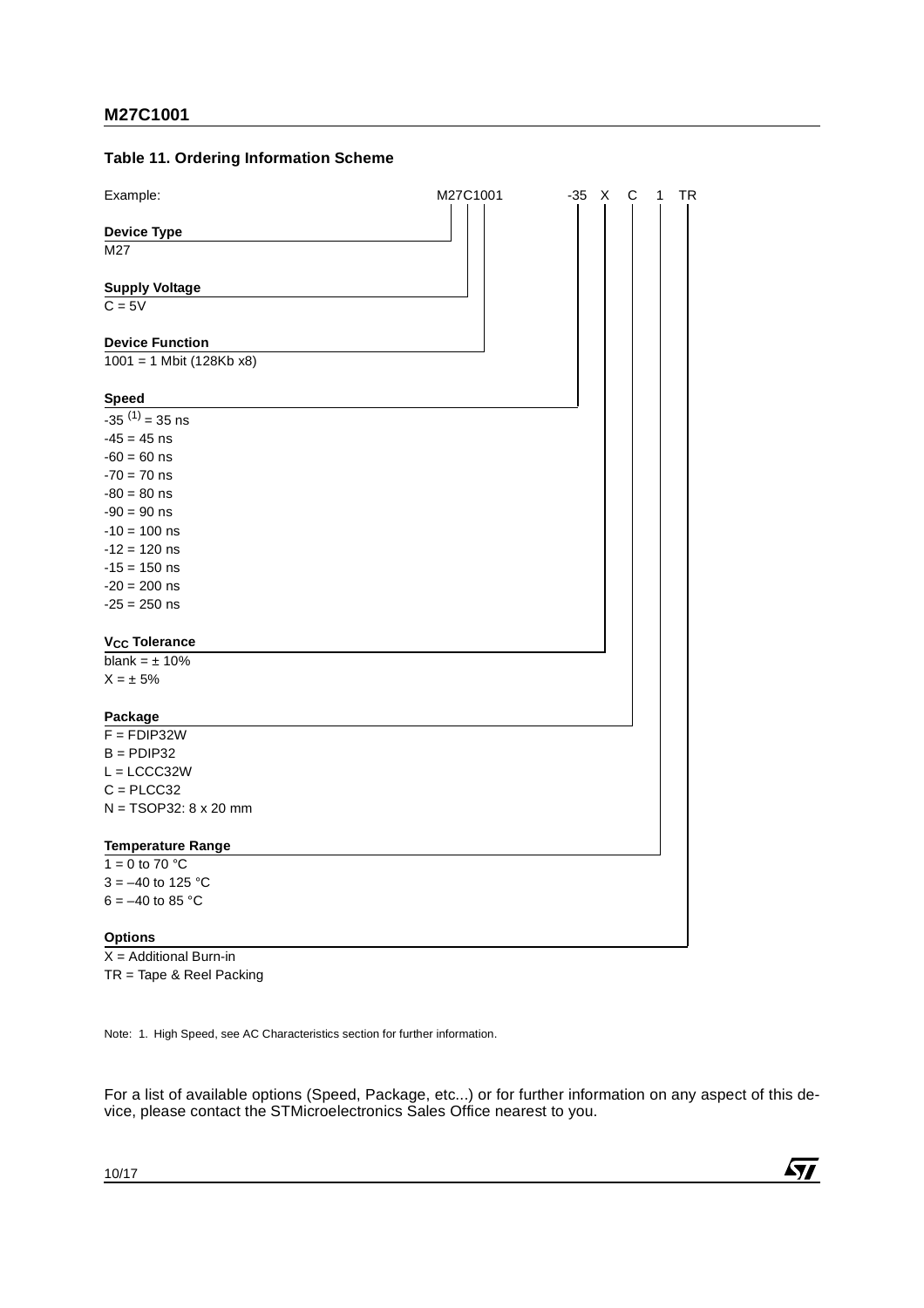# **Table 12. Revision History**

| Date           | <b>Revision Details</b>                                                                                                              |
|----------------|--------------------------------------------------------------------------------------------------------------------------------------|
| September 1998 | <b>First Issue</b>                                                                                                                   |
| 24-Jan-2000    | 35 ns speed class addes (Table 8A, 11)                                                                                               |
| 20-Sep-2000    | AN620 Reference removed                                                                                                              |
| 04-Jun-2002    | PLCC32 Package mechanical data and drawing clarified (Table 16 and Figure 11)<br>TSOP32 Package mechanical data clarified (Table 17) |

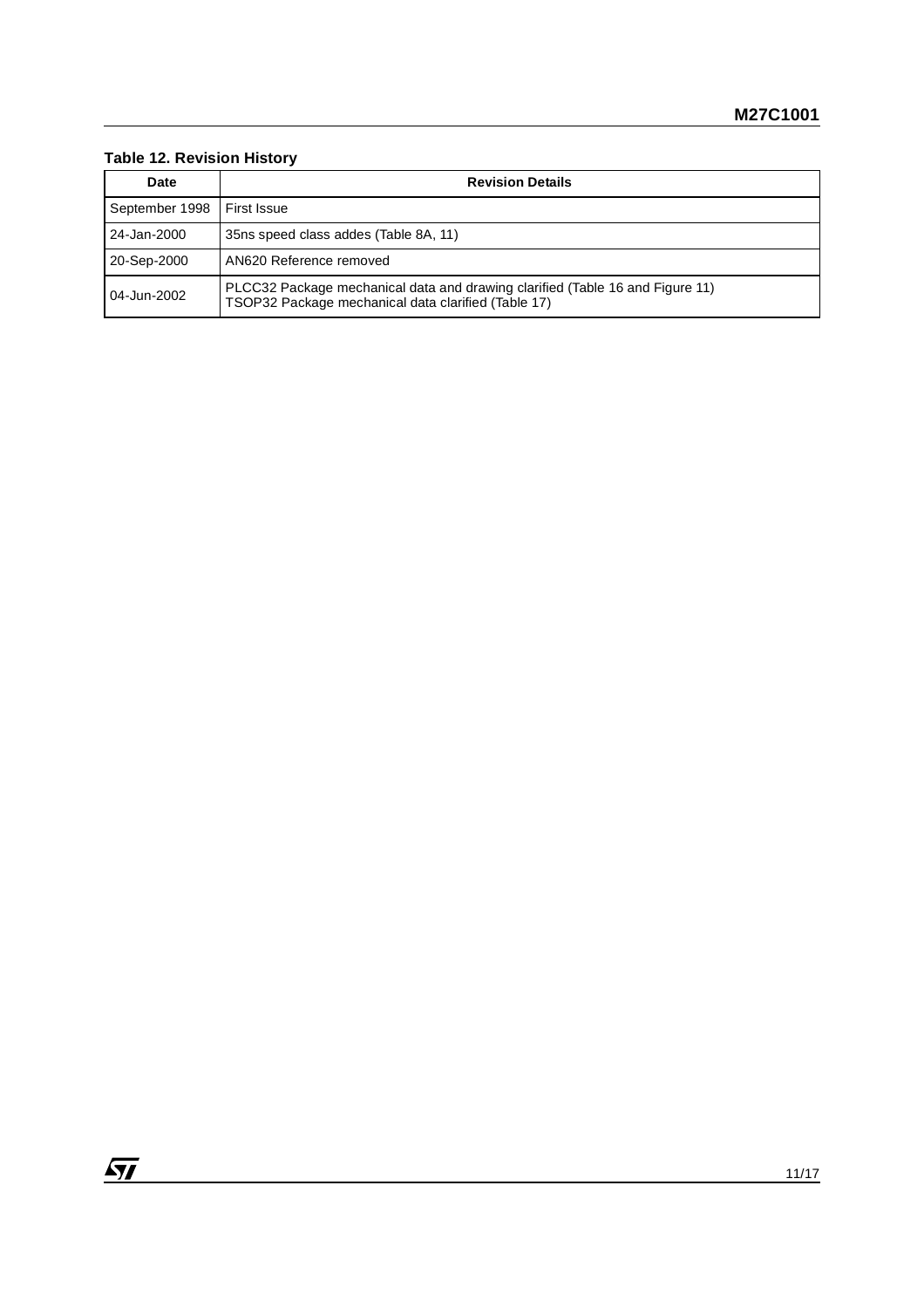|                | millimeters |                          |                          | inches     |                   |                          |  |
|----------------|-------------|--------------------------|--------------------------|------------|-------------------|--------------------------|--|
| Symbol         | <b>Typ</b>  | Min                      | Max                      | <b>Typ</b> | Min               | Max                      |  |
| $\mathsf{A}$   |             |                          | 5.72                     |            |                   | 0.225                    |  |
| A1             |             | 0.51                     | 1.40                     |            | 0.020             | 0.055                    |  |
| A2             |             | 3.91                     | 4.57                     |            | 0.154             | 0.180                    |  |
| A <sub>3</sub> |             | 3.89                     | 4.50                     |            | 0.153             | 0.177                    |  |
| B              |             | 0.41                     | 0.56                     |            | 0.016             | 0.022                    |  |
| <b>B1</b>      | 1.45        | $\qquad \qquad -$        | $\overline{\phantom{0}}$ | 0.057      | $\qquad \qquad -$ | $\qquad \qquad -$        |  |
| $\mathbf C$    |             | 0.23                     | 0.30                     |            | 0.009             | 0.012                    |  |
| D              |             | 41.73                    | 42.04                    |            | 1.643             | 1.655                    |  |
| D <sub>2</sub> | 38.10       | —                        | $\qquad \qquad -$        | 1.500      |                   |                          |  |
| E              | 15.24       | $\qquad \qquad -$        | $\qquad \qquad -$        | 0.600      | —                 | —                        |  |
| E <sub>1</sub> |             | 13.06                    | 13.36                    |            | 0.514             | 0.526                    |  |
| e              | 2.54        | $\overline{\phantom{0}}$ | $\overline{\phantom{m}}$ | 0.100      | $\qquad \qquad -$ | $\overline{\phantom{m}}$ |  |
| eA             | 14.99       | $\overline{\phantom{0}}$ | $\overline{\phantom{0}}$ | 0.590      | $\qquad \qquad -$ | $\qquad \qquad -$        |  |
| eB             |             | 16.18                    | 18.03                    |            | 0.637             | 0.710                    |  |
| L              |             | 3.18                     |                          |            | 0.125             |                          |  |
| S              |             | 1.52                     | 2.49                     |            | 0.060             | 0.098                    |  |
| Ø              | 7.11        | $\qquad \qquad -$        | $\overline{\phantom{m}}$ | 0.280      | $\qquad \qquad -$ | $\overline{\phantom{a}}$ |  |
| $\alpha$       |             | $4^{\circ}$              | $11^{\circ}$             |            | $4^{\circ}$       | $11^{\circ}$             |  |
| ${\sf N}$      |             | 32                       |                          | 32         |                   |                          |  |

**Figure 8. FDIP32W - 32 pin Ceramic Frit-seal DIP with window, Package Outline**



 $\sqrt{M}$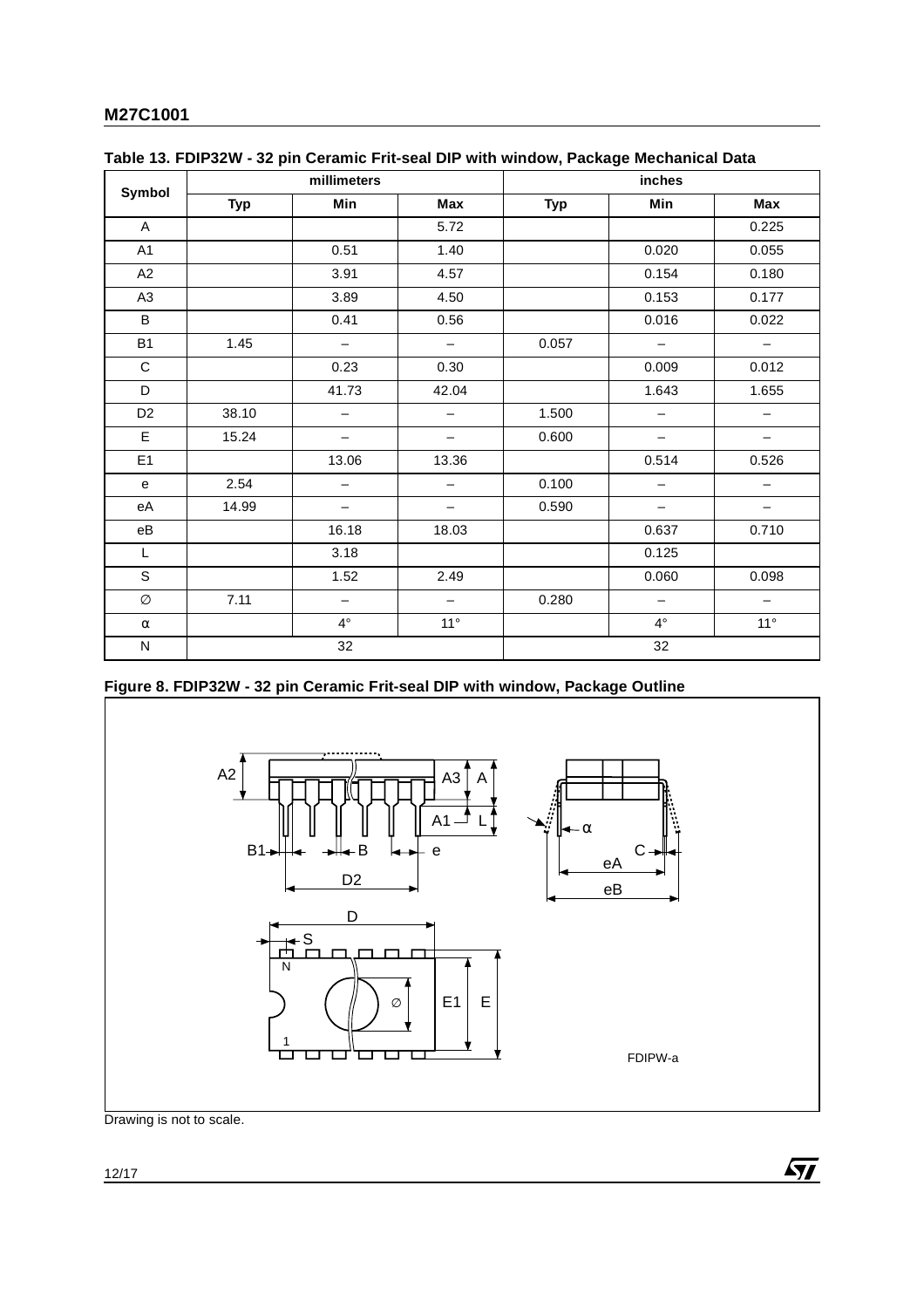| millimeters            |            |                          | inches                   |            |                          |                          |
|------------------------|------------|--------------------------|--------------------------|------------|--------------------------|--------------------------|
| Symbol                 | <b>Typ</b> | Min                      | Max                      | <b>Typ</b> | Min                      | Max                      |
| A                      |            | $\qquad \qquad -$        | 5.08                     |            | $\overline{\phantom{m}}$ | 0.200                    |
| A1                     |            | 0.38                     | $\qquad \qquad -$        |            | 0.015                    | $\qquad \qquad -$        |
| A2                     |            | 3.56                     | 4.06                     |            | 0.140                    | 0.160                    |
| B                      |            | 0.38                     | 0.51                     |            | 0.015                    | 0.020                    |
| <b>B1</b>              | 1.52       | $\overline{\phantom{0}}$ | $\overline{\phantom{m}}$ | 0.060      | $\overline{\phantom{m}}$ | $\overline{\phantom{m}}$ |
| $\mathbf C$            |            | 0.20                     | 0.30                     |            | 0.008                    | 0.012                    |
| D                      |            | 41.78                    | 42.04                    |            | 1.645                    | 1.655                    |
| D <sub>2</sub>         | 38.10      | -                        | —                        | 1.500      | $\qquad \qquad -$        | —                        |
| E                      | 15.24      |                          | —                        | 0.600      | $\qquad \qquad -$        | —                        |
| E1                     |            | 13.59                    | 13.84                    |            | 0.535                    | 0.545                    |
| e <sub>1</sub>         | 2.54       |                          | —                        | 0.100      |                          |                          |
| еA                     | 15.24      |                          |                          | 0.600      |                          |                          |
| $\mathsf{e}\mathsf{B}$ |            | 15.24                    | 17.78                    |            | 0.600                    | 0.700                    |
| Г                      |            | 3.18                     | 3.43                     |            | 0.125                    | 0.135                    |
| S                      |            | 1.78                     | 2.03                     |            | 0.070                    | 0.080                    |
| $\alpha$               |            | $0^{\circ}$              | $10^{\circ}$             |            | $0^{\circ}$              | $10^{\circ}$             |
| ${\sf N}$              | 32         |                          |                          | 32         |                          |                          |

|  | Table 14. PDIP32 - 32 lead Plastic DIP, 600 mils width, Package Mechanical Data |  |  |  |
|--|---------------------------------------------------------------------------------|--|--|--|
|  |                                                                                 |  |  |  |

**Figure 9. PDIP32 - 32 lead Plastic DIP, 600 mils width, Package Outline**

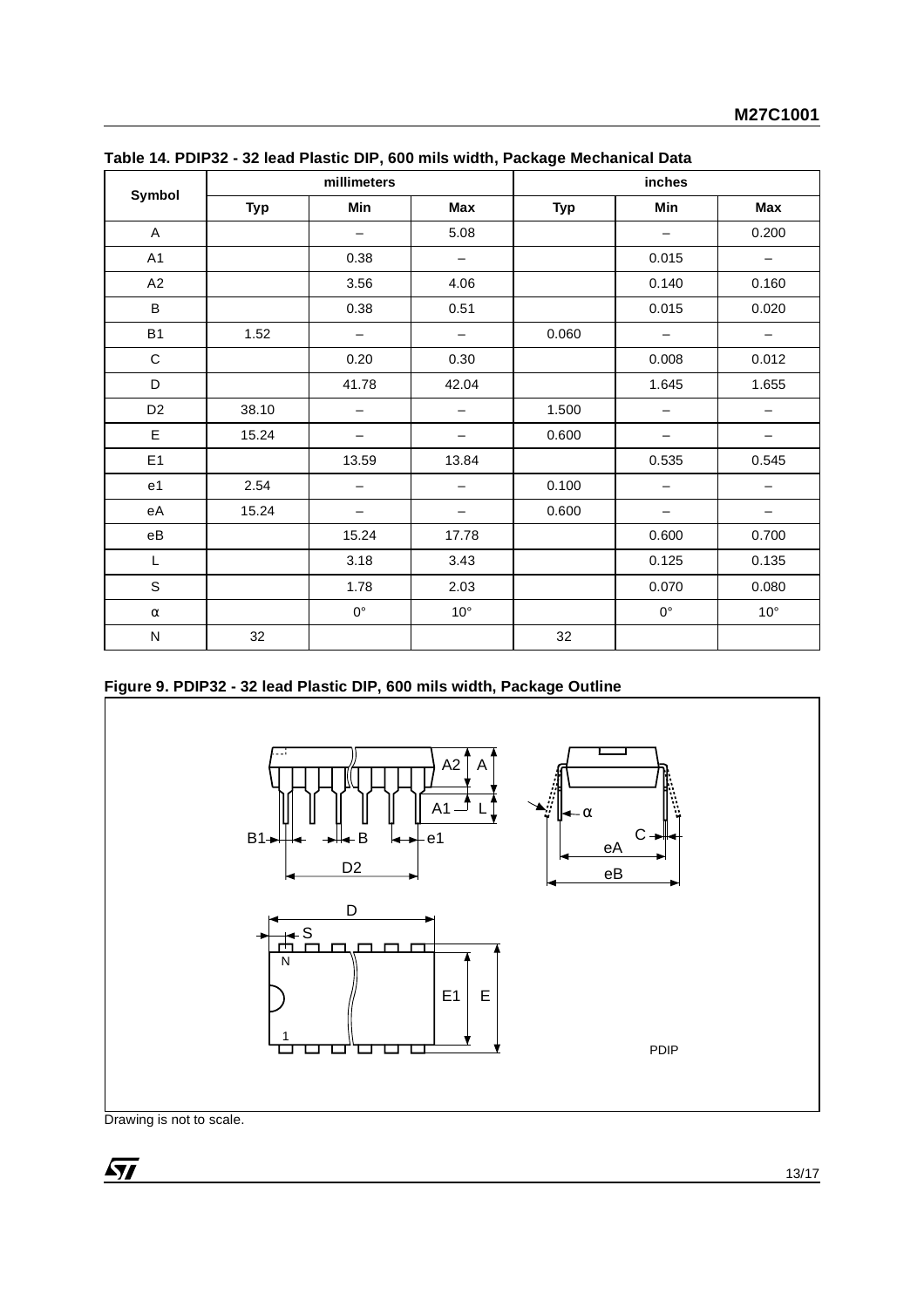|                           |            | millimeters |       |            | inches            |                   |  |
|---------------------------|------------|-------------|-------|------------|-------------------|-------------------|--|
| Symbol                    | <b>Typ</b> | Min         | Max   | <b>Typ</b> | Min               | Max               |  |
| A                         |            |             | 2.28  |            |                   | 0.090             |  |
| B                         |            | 0.51        | 0.71  |            | 0.020             | 0.028             |  |
| D                         |            | 11.23       | 11.63 |            | 0.442             | 0.458             |  |
| E                         |            | 13.72       | 14.22 |            | 0.540             | 0.560             |  |
| e                         | 1.27       | -           | —     | 0.050      | $\qquad \qquad -$ | $\qquad \qquad -$ |  |
| e1                        |            | 0.39        |       |            | 0.015             |                   |  |
| e2                        | 7.62       |             |       | 0.300      |                   |                   |  |
| e3                        | 10.16      |             |       | 0.400      |                   |                   |  |
| $\boldsymbol{\mathsf{h}}$ | 1.02       |             |       | 0.040      | -                 |                   |  |
| j                         | 0.51       |             | —     | 0.020      |                   |                   |  |
| L                         |            | 1.14        | 1.40  |            | 0.045             | 0.055             |  |
| L1                        |            | 1.96        | 2.36  |            | 0.077             | 0.093             |  |
| Κ                         |            | 10.50       | 10.80 |            | 0.413             | 0.425             |  |
| K <sub>1</sub>            |            | 8.03        | 8.23  |            | 0.316             | 0.324             |  |
| N                         |            | 32          |       | 32         |                   |                   |  |

| Table 15. LCCC32W - 32 lead Leadless Ceramic Chip Carrier, Package Mechanical Data |  |  |
|------------------------------------------------------------------------------------|--|--|
|                                                                                    |  |  |

# **Figure 10. LCCC32W - 32 lead Leadless Ceramic Chip Carrier, Package Outline**



 $\sqrt{1}$ 

Drawing is not to scale.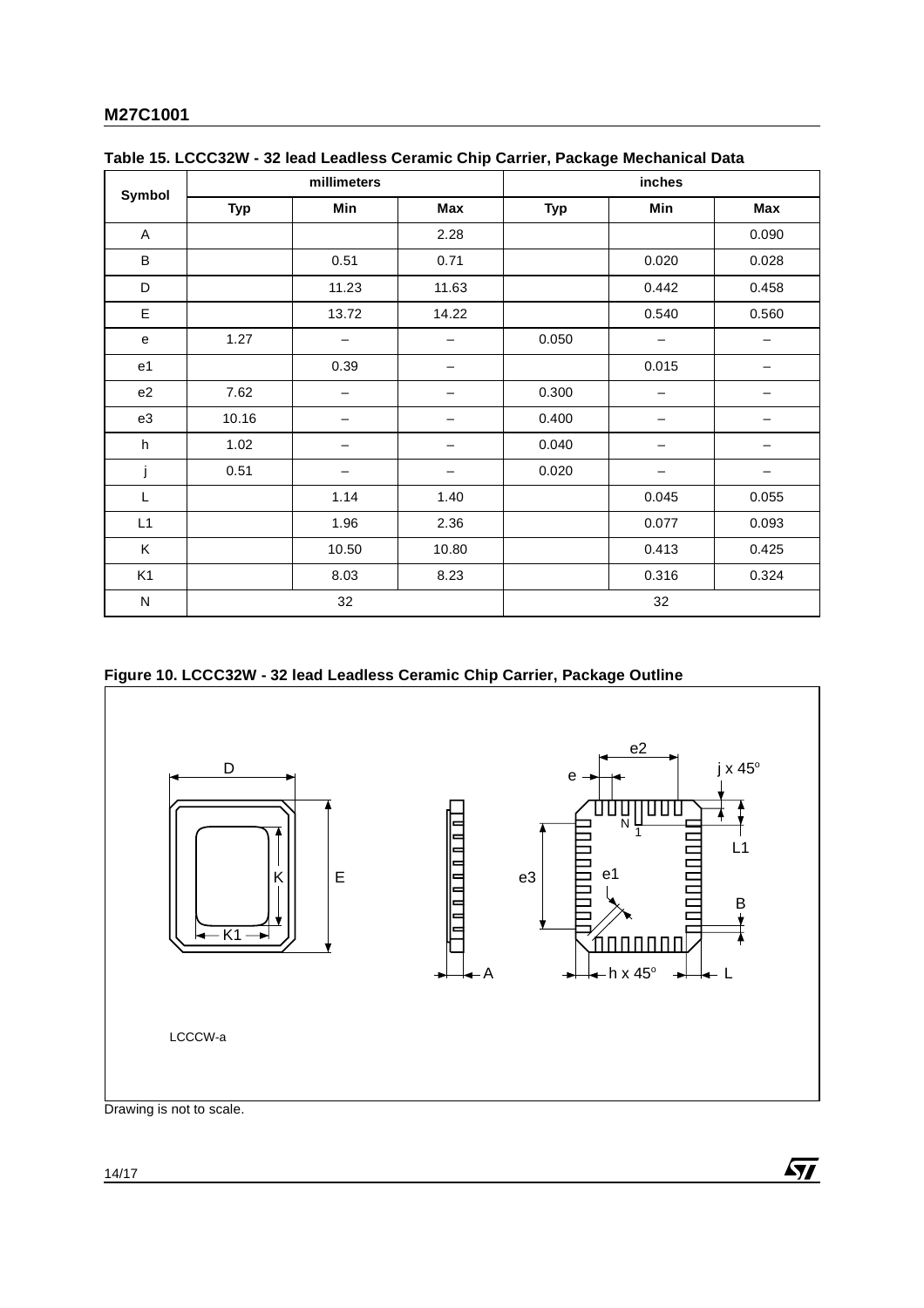|                |            | millimeters       |       |            | inches                   |       |
|----------------|------------|-------------------|-------|------------|--------------------------|-------|
| Symbol         | <b>Typ</b> | Min               | Max   | <b>Typ</b> | Min                      | Max   |
| Α              |            | 3.18              | 3.56  |            | 0.125                    | 0.140 |
| A1             |            | 1.53              | 2.41  |            | 0.060                    | 0.095 |
| A2             |            | 0.38              | —     |            | 0.015                    | —     |
| B              |            | 0.33              | 0.53  |            | 0.013                    | 0.021 |
| <b>B1</b>      |            | 0.66              | 0.81  |            | 0.026                    | 0.032 |
| CP             |            |                   | 0.10  |            |                          | 0.004 |
| D              |            | 12.32             | 12.57 |            | 0.485                    | 0.495 |
| D <sub>1</sub> |            | 11.35             | 11.51 |            | 0.447                    | 0.453 |
| D <sub>2</sub> |            | 4.78              | 5.66  |            | 0.188                    | 0.223 |
| D <sub>3</sub> | 7.62       | $\qquad \qquad -$ | —     | 0.300      | $\qquad \qquad -$        | -     |
| E              |            | 14.86             | 15.11 |            | 0.585                    | 0.595 |
| E1             |            | 13.89             | 14.05 |            | 0.547                    | 0.553 |
| E <sub>2</sub> |            | 6.05              | 6.93  |            | 0.238                    | 0.273 |
| E <sub>3</sub> | 10.16      | $\qquad \qquad -$ | —     | 0.400      | $\qquad \qquad -$        | -     |
| e              | 1.27       | $\qquad \qquad -$ | -     | 0.050      | $\overline{\phantom{m}}$ | -     |
| F              |            | 0.00              | 0.13  |            | 0.000                    | 0.005 |
| ${\sf N}$      | 32         |                   |       | 32         |                          |       |
| ${\sf R}$      | 0.89       |                   |       | 0.035      | —                        | —     |

**Table 16. PLCC32 - 32 lead Plastic Leaded Chip Carrier, Package Mechanical Data**

**Figure 11. PLCC32 - 32 lead Plastic Leaded Chip Carrier, Package Outline**

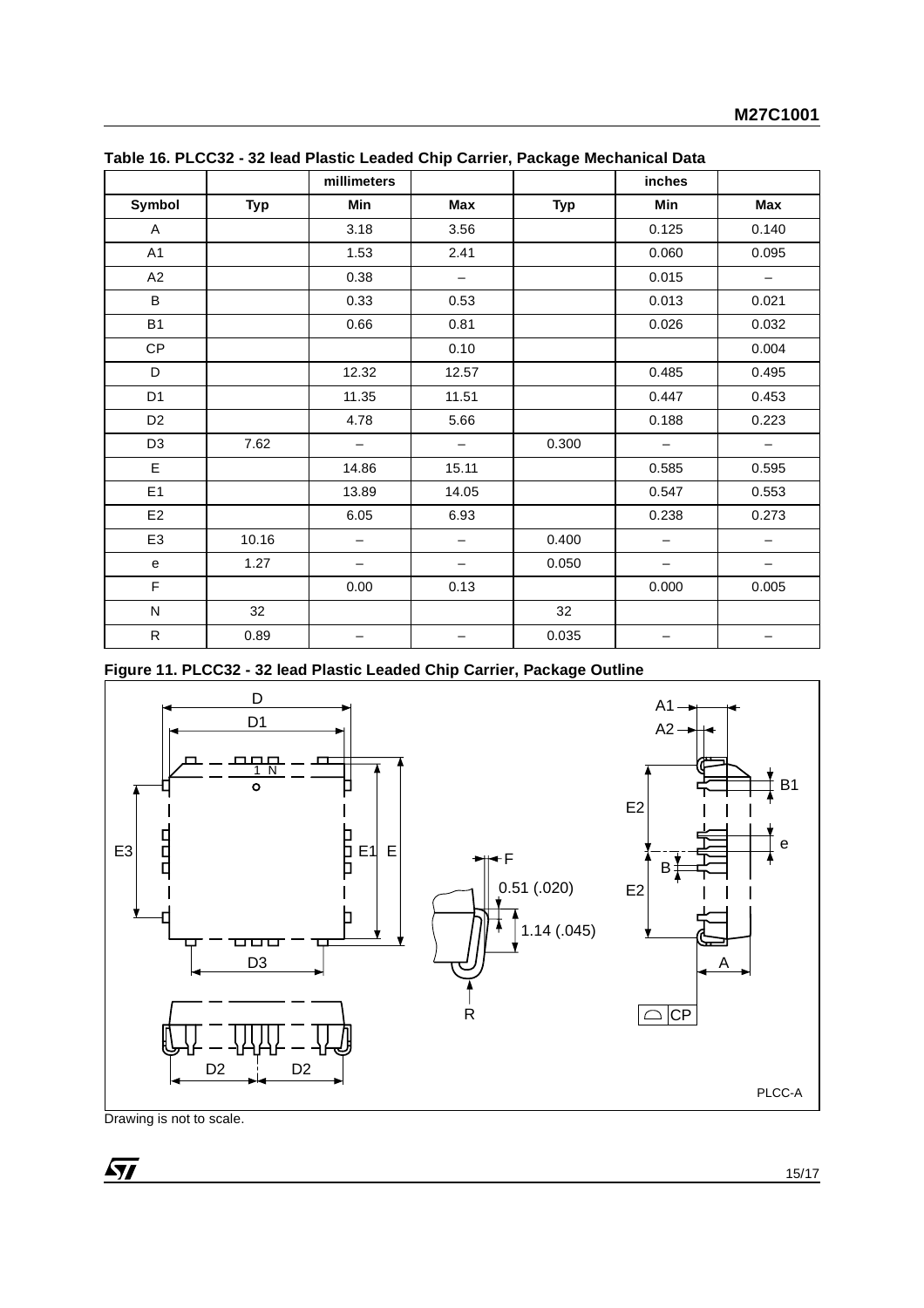|                |            | millimeters     |           |            | inches      |             |
|----------------|------------|-----------------|-----------|------------|-------------|-------------|
| Symbol         | <b>Typ</b> | Min             | Max       | <b>Typ</b> | Min         | Max         |
| Α              |            |                 | 1.200     |            |             | 0.0472      |
| A1             |            | 0.050           | 0.150     |            | 0.0020      | 0.0059      |
| A2             |            | 0.950           | 1.050     |            | 0.0374      | 0.0413      |
| B              |            | 0.170           | 0.250     |            | 0.0067      | 0.0098      |
| С              |            | 0.100           | 0.210     |            | 0.0039      | 0.0083      |
| <b>CP</b>      |            |                 | 0.100     |            |             | 0.0039      |
| D              |            | 19.800          | 20.200    |            | 0.7795      | 0.7953      |
| D <sub>1</sub> |            | 18.300          | 18.500    |            | 0.7205      | 0.7283      |
| e              | 0.500      | $\qquad \qquad$ | —         | 0.0197     |             | —           |
| E              |            | 7.900           | 8.100     |            | 0.3110      | 0.3189      |
| L              |            | 0.500           | 0.700     |            | 0.0197      | 0.0276      |
| $\alpha$       |            | $0^{\circ}$     | $5^\circ$ |            | $0^{\circ}$ | $5^{\circ}$ |
| N              |            | 32              |           |            | 32          |             |

|  |  |  |  |  | Table 17. TSOP32 - 32 lead Plastic Thin Small Outline, 8 x 20 mm, Package Mechanical Data |
|--|--|--|--|--|-------------------------------------------------------------------------------------------|
|--|--|--|--|--|-------------------------------------------------------------------------------------------|

**Figure 12. TSOP32 - 32 lead Plastic Thin Small Outline, 8 x 20 mm, Package Outline**



 $\sqrt{M}$